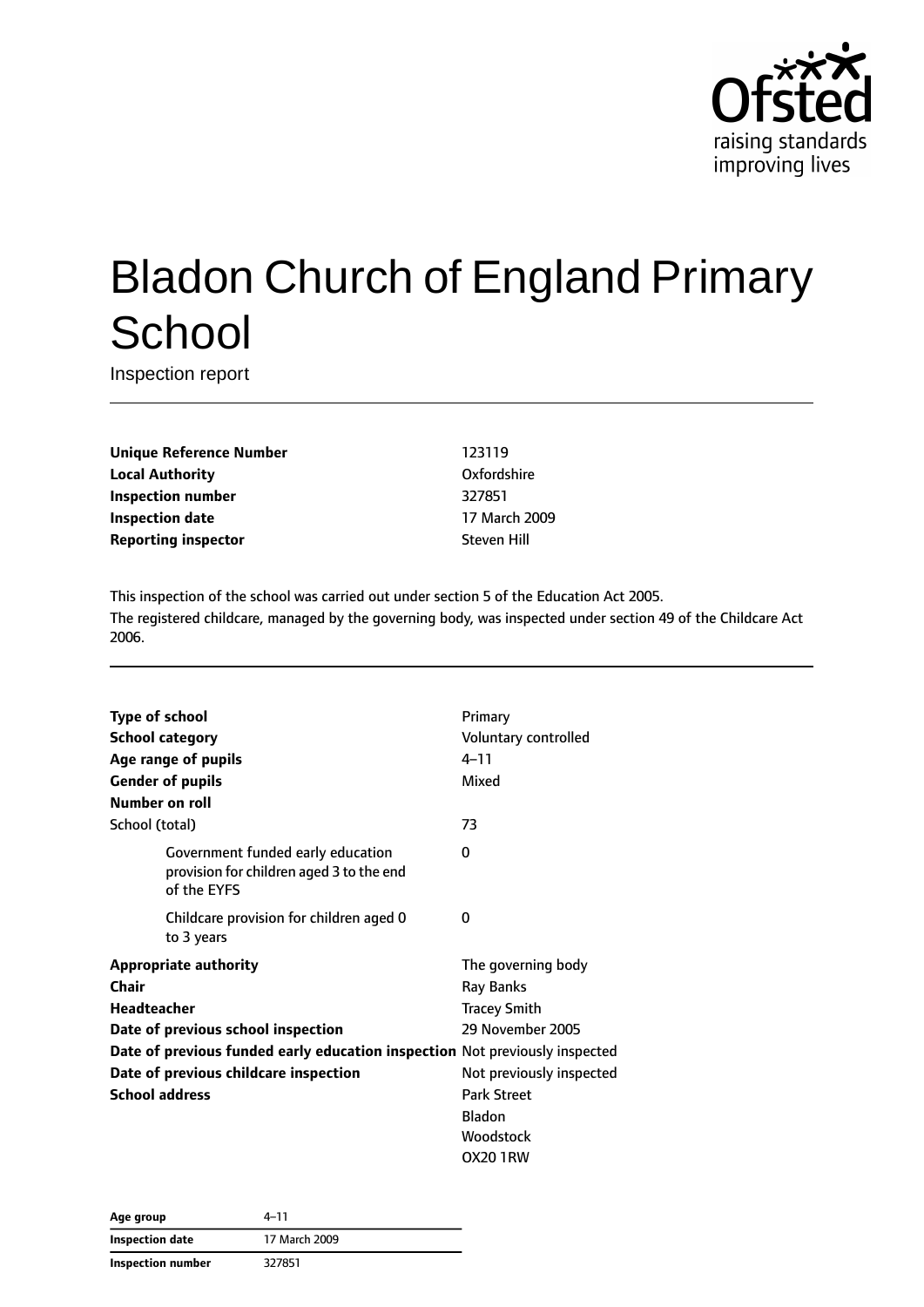**Telephone number** 01993 811192 **Fax number** 01993 811192

| Age group         | 4-11          |
|-------------------|---------------|
| Inspection date   | 17 March 2009 |
| Inspection number | 327851        |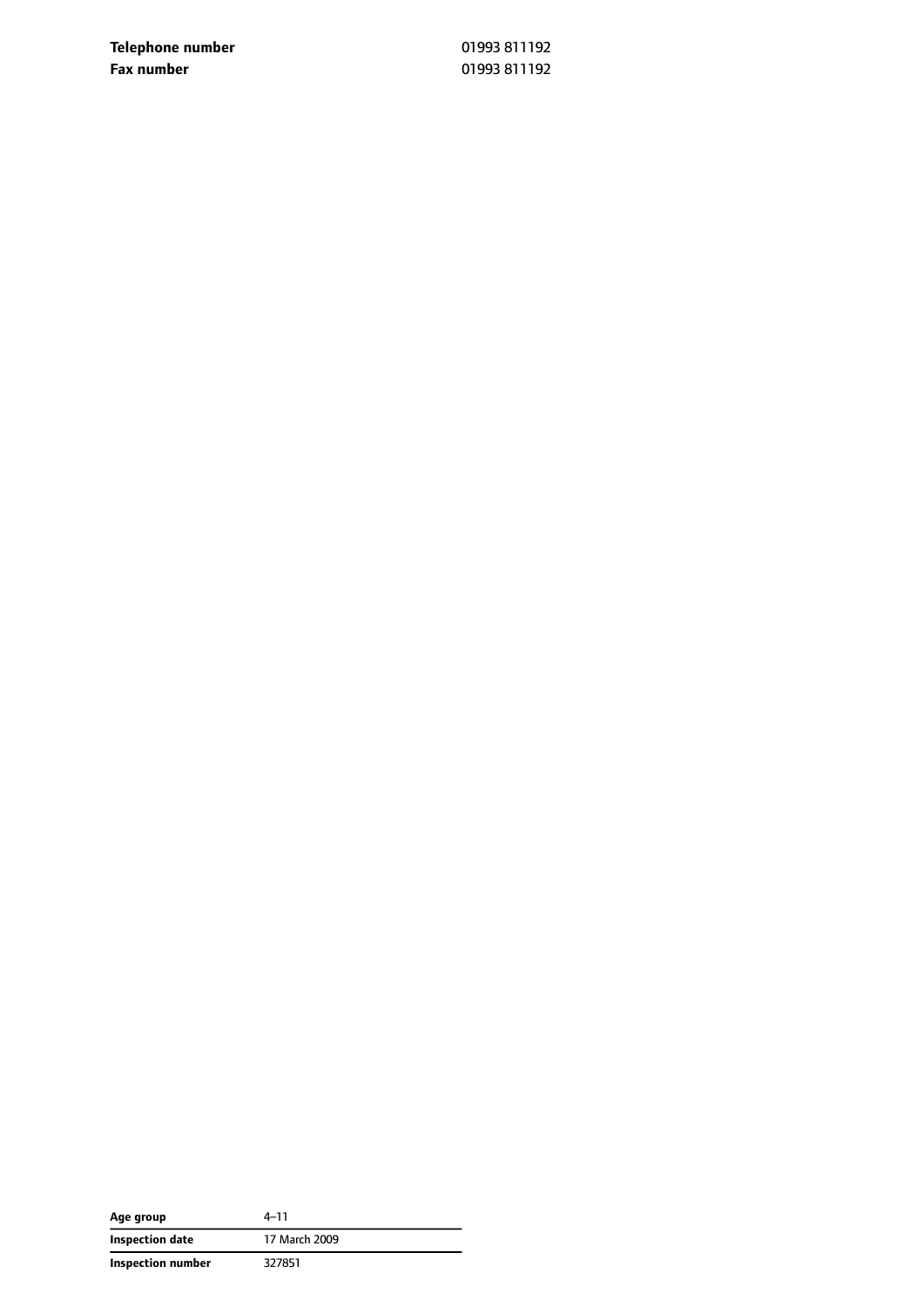.

<sup>©</sup> Crown copyright 2009

Website: www.ofsted.gov.uk

This document may be reproduced in whole or in part for non-commercial educational purposes, provided that the information quoted is reproduced without adaptation and the source and date of publication are stated.

Further copies of this report are obtainable from the school. Under the Education Act 2005, the school must provide a copy of this report free of charge to certain categories of people. A charge not exceeding the full cost of reproduction may be made for any other copies supplied.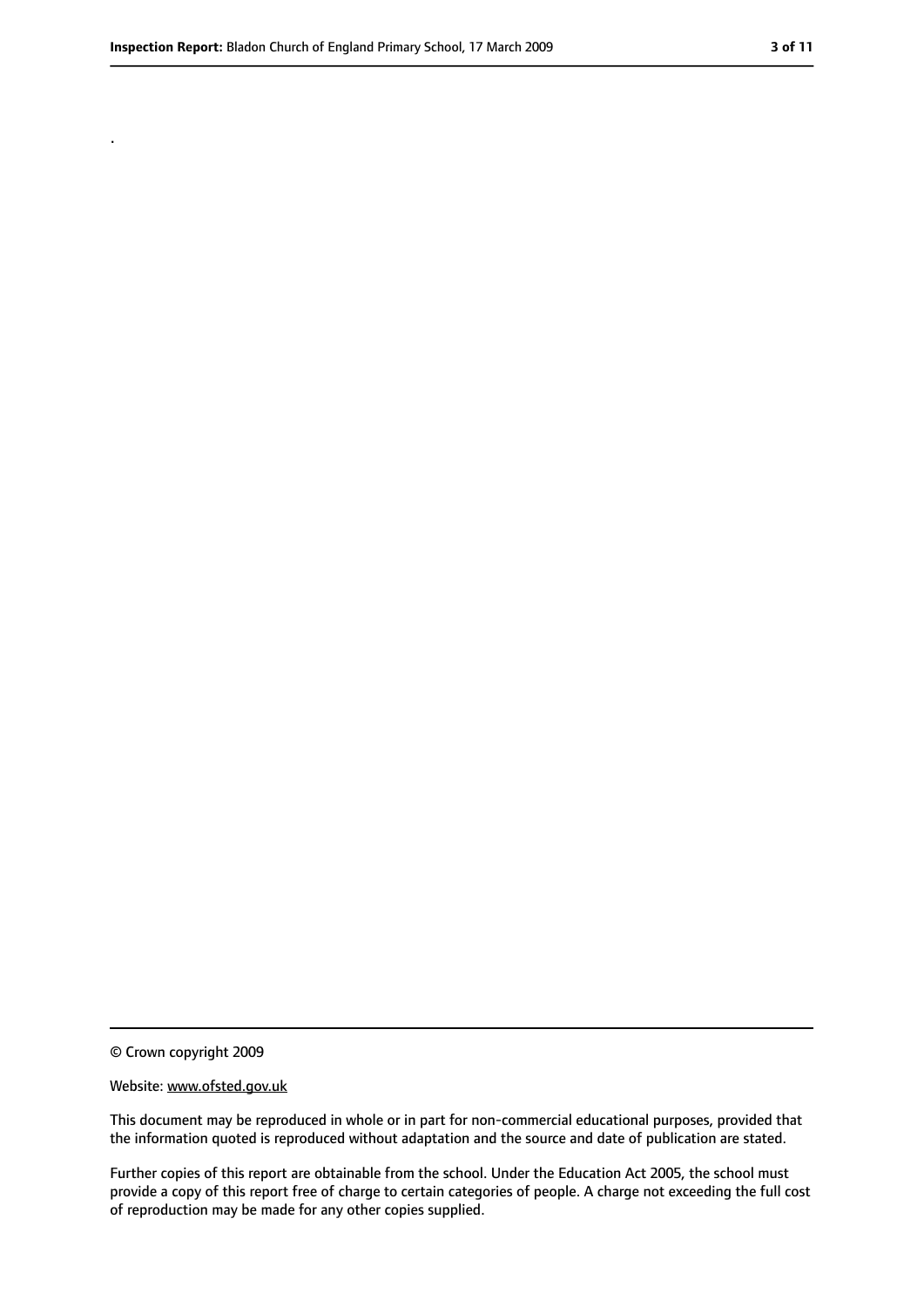## **Introduction**

The inspection was carried out by two Additional Inspectors. The inspectors evaluated the overall effectiveness of the school and investigated the following issues:

- the progress that pupils make, particularly in Key Stage 2
- pupils' personal development
- the quality of provision for children in the Early Years Foundation Stage
- how well the school promotes community cohesion.

Evidence was gathered from observation of lessons; discussions with staff, pupils and governors; the school's documentation; the results of national assessments; samples of pupils' work; and questionnaires returned by parents.

Other aspects of the school's work were not investigated in detail, but inspectors found that the school's own assessments, as given its self-evaluation, were generally accurate, and these have been included where appropriate in this report.

### **Description of the school**

This is a small, rural primary school with three classes. Children in the Early Years Foundation Stage are taught in one class alongside the pupils in Years 1 and 2. Most pupils are of White British heritage, with only a tiny minority of other ethnic groups. Almost all pupils speak English as a home language. The proportion of pupils with learning difficulties and/or disabilities is below average, but varies considerably between year groups. Most of these pupils struggle with basic literacy or numeracy. An above-average proportion of pupils join or leave the school other than at the usual time. A new hall and a new outside area for the youngest children have been built since the previous inspection. A new headteacher took up post in September 2008.

#### **Key for inspection grades**

| Grade 1 | Outstanding  |
|---------|--------------|
| Grade 2 | Good         |
| Grade 3 | Satisfactory |
| Grade 4 | Inadequate   |
|         |              |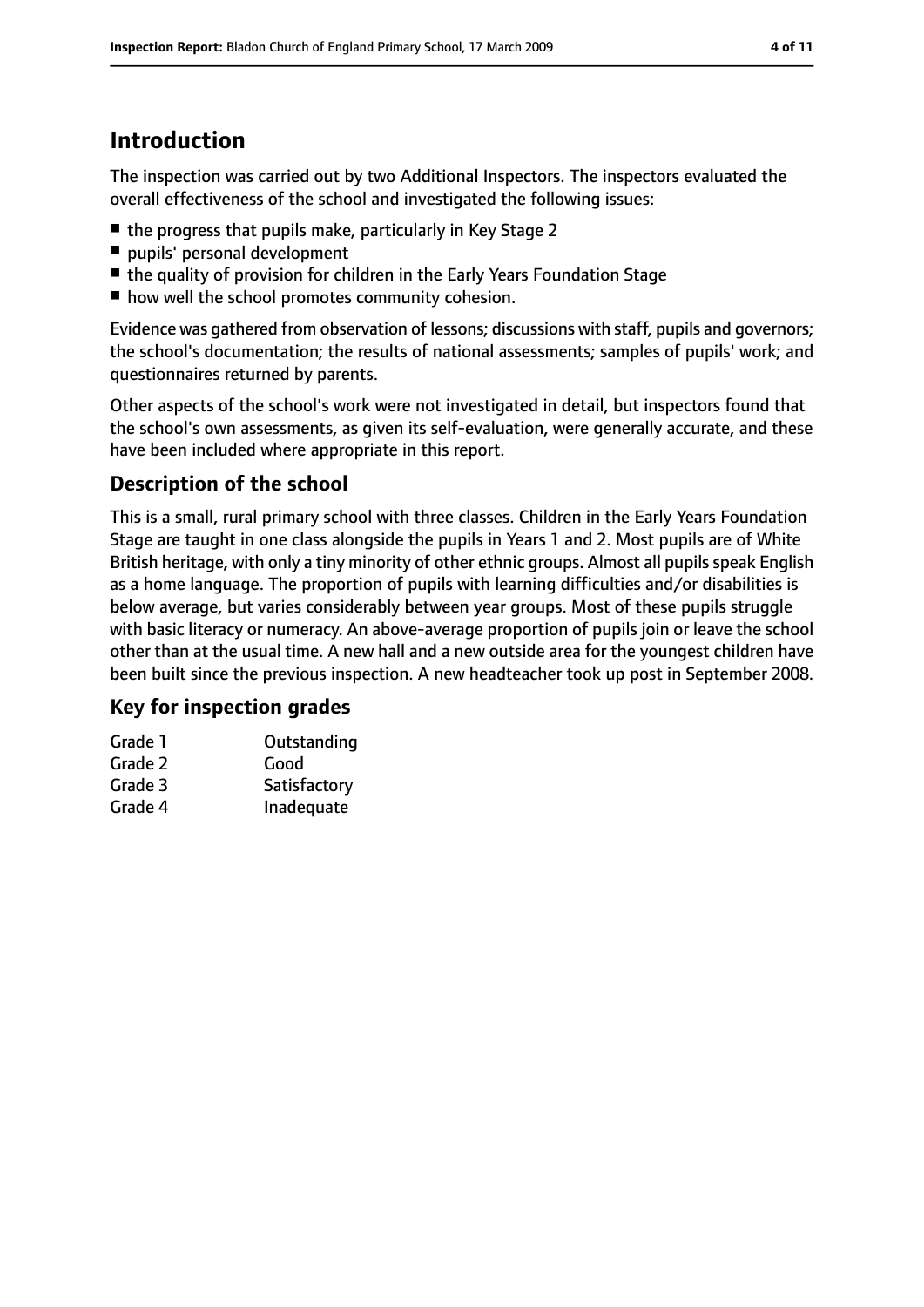### **Overall effectiveness of the school**

#### **Grade: 2**

This is a good school. Staff maintained a good quality of education despite disruption caused by building work last year, and the school continues to flourish under the good leadership of a new headteacher. Pupils' personal development is outstanding because of the excellent pastoral care and guidance provided. Academic achievement is good. Pupils make good progress because of good teaching and their own very positive attitudes to learning.

From the time they start in the youngest class, pupils thoroughly enjoy their time at Bladon. They get on extremely well together and their very positive relationships with each other and with staff strongly support their learning. Pupils take a keen interest in the world around them and make an excellent contribution to the community, both in school and further afield. The school council provides an early insight into democratic processes, and pupils are convinced that they make a difference to school life. Their contribution to the caring and positive ethos in the school is shown by how pupils demonstrate care and concern for each other, exemplified by how older pupils enjoy helping younger ones. They told an inspector that this was not only 'really fun', but made them feel 'like a really good role model', so, 'we have to behave well, because they look up to us.' Behaviour is excellent and pupils were adamant that there is no bullying because everyone gets on so well together. They have great confidence in teachers and other staff, and feel safe and secure in school. They understand how to keep themselves safe, because of the school's excellent provision for this. As well as being a thread running through school life, special events such as the Junior Citizens programme, or cycling proficiency, add to their knowledge. Pupils have an excellent understanding of healthy lifestyles, are keen on sport and exercise, and try to eat healthily. Mealtimes in the new hall are very positive, civilised and enjoyable social occasions.

Pupils who join the school at different times quickly feel at home. One recent arrival reported that 'everyone is friends' and praised the 'very nice atmosphere'. Pupils' excellent collaborative skills were apparent in an outstanding lesson in the hall, when older pupils debated whether an imaginary school should be closed. Working in groups, they took the roles of different interest groups, arguing their cases with insight and thoughtfulness.

Standards are above average overall, although results of national assessments vary considerably year on year, because of small cohorts and different levels of ability within these. Progress is good overall across the school, and pupils do particularly well in reading. However, pupils' achievement in writing, while always at least satisfactory, is more variable, and not as good as in other subjects. The school is seeking to address this through a more varied and interesting curriculum. Pupils who struggle with literacy and numeracy make good progress because of the effective extra help they receive to meet their needs. The school has recently introduced a more detailed and thorough tracking system to check pupils' progress more frequently. This is providing teachers with a clearer view of how individuals are getting on, so that any who start to fall behind can be identified and helped more quickly. These improvements mean that academic guidance is now good. However, subject leaders have not yet used this data to check on the overall picture of pupils' progress across the school.

The key to pupils' good progress is the quality of teaching, which is good overall, ranging from the occasional satisfactory lesson to some that are outstanding. Classes are orderly and pupils respond positively to teachers' high expectations of work and behaviour. Pupils are enthusiastic to learn and take a pride in their work. Older pupils agreed that 'we always find out things that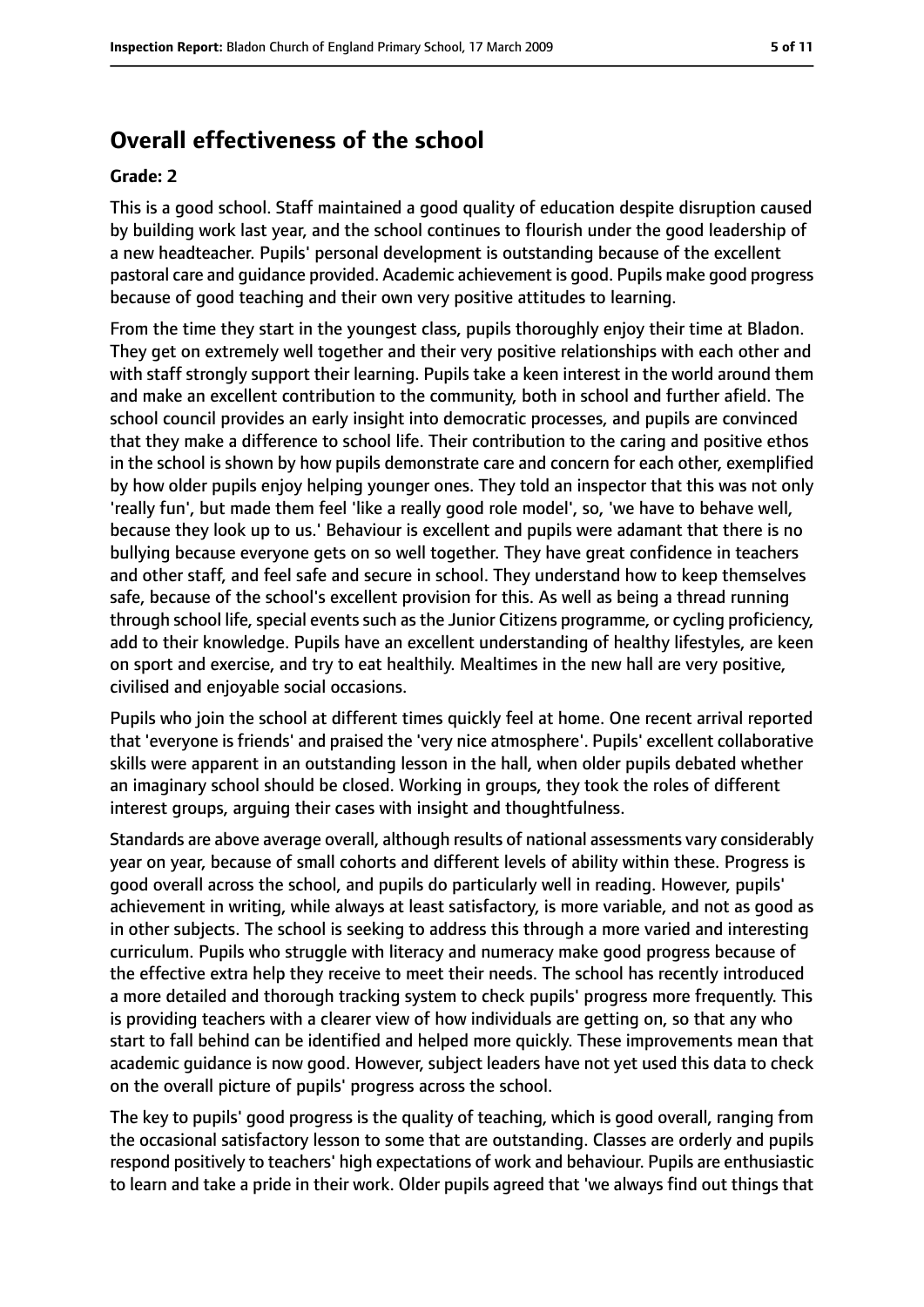we never knew before'. Another said, 'You learn everything you need to learn, but it's fun at the same time.' The school's emphasis on a more 'creative' curriculum this year contributes to this enjoyment and learning. Links between different subjects make learning more meaningful and interesting for pupils. This was illustrated by an excellent French lesson, where elements of art, literacy and geography all contributed to pupils' outstanding enthusiasm and progress in the lesson.

The school is well led and managed. The new headteacher is building on the many existing strengths in the school and, with the full support of the governing body, is working with colleagues to raise standards further. The new assessment systems provide a solid basis for this. Very effective work has been done in Key Stage 2 to address the weaknesses in mathematics achievement shown by the disappointing results in the 2008 tests. Pupils currently in Year 6 have made very good progress in mathematics over the last two terms, and are well on the way to achieving higher standards than last year. The continuing relative weaknesses in writing throughout the school have been identified as a priority, and the school is analysing and starting to address these. The already good curriculum is improving rapidly as teachers work to match activities more closely to pupils' interests and needs, and make meaningful links between subjects. The school's subject leaders are keen to support each other and do so well in many informal ways. However, they have few opportunities to work alongside colleagues in the classroom to share expertise and good practice.

The school's promotion of community cohesion, which is good, is also being extended. Excellent work with the local community, and a long-established programme of contacts overseas, are to be enhanced by proposed links to give pupils a better understanding of the range and nature of different communities in other parts of the United Kingdom. A careful analysis of need and an evaluation of the effectiveness of existing provision are supporting this improvement. For example, links are being established with a school where pupils come from very different ethnic backgrounds than those in Bladon. The maintenance of good progress and improvements to pupils' already strong personal development since the last inspection show the school is well placed to improve further. Parents are very appreciative of the school, although a few would like more information about their children's progress. Their views were summed up by one who wrote, 'the children are enjoying their time there enormously. There is a strikingly positive atmosphere of friendship and confidence and staff actively show their appreciation of children's efforts and accomplishments.'

### **Effectiveness of the Early Years Foundation Stage**

#### **Grade: 2**

Children get off to a good start when they join Reception. Many of the positive aspects of the rest of the school apply to the Early Years Foundation Stage, including good teaching and excellent provision to support children's welfare. Not only the staff, but also older pupils in their own class and beyond, contribute to their feelings of safety and happiness when they start. Their allocation of a 'reading buddy' from the oldest class is a good example of this. Children make good progress and do particularly well in their personal, social and emotional development. Their early writing skills, however, are relatively weak when they start school, and remain a weakness when they move on to Year 1. The adults are skilled at helping pupils to learn when they work with them directly in the class. Good relationships and clear planning underpin children's learning and enjoyment. There is a good balance between such directed activities and opportunities for pupils to choose play activities for themselves. However, adults do not intervene sufficiently in these play activities to extend children's thinking, or make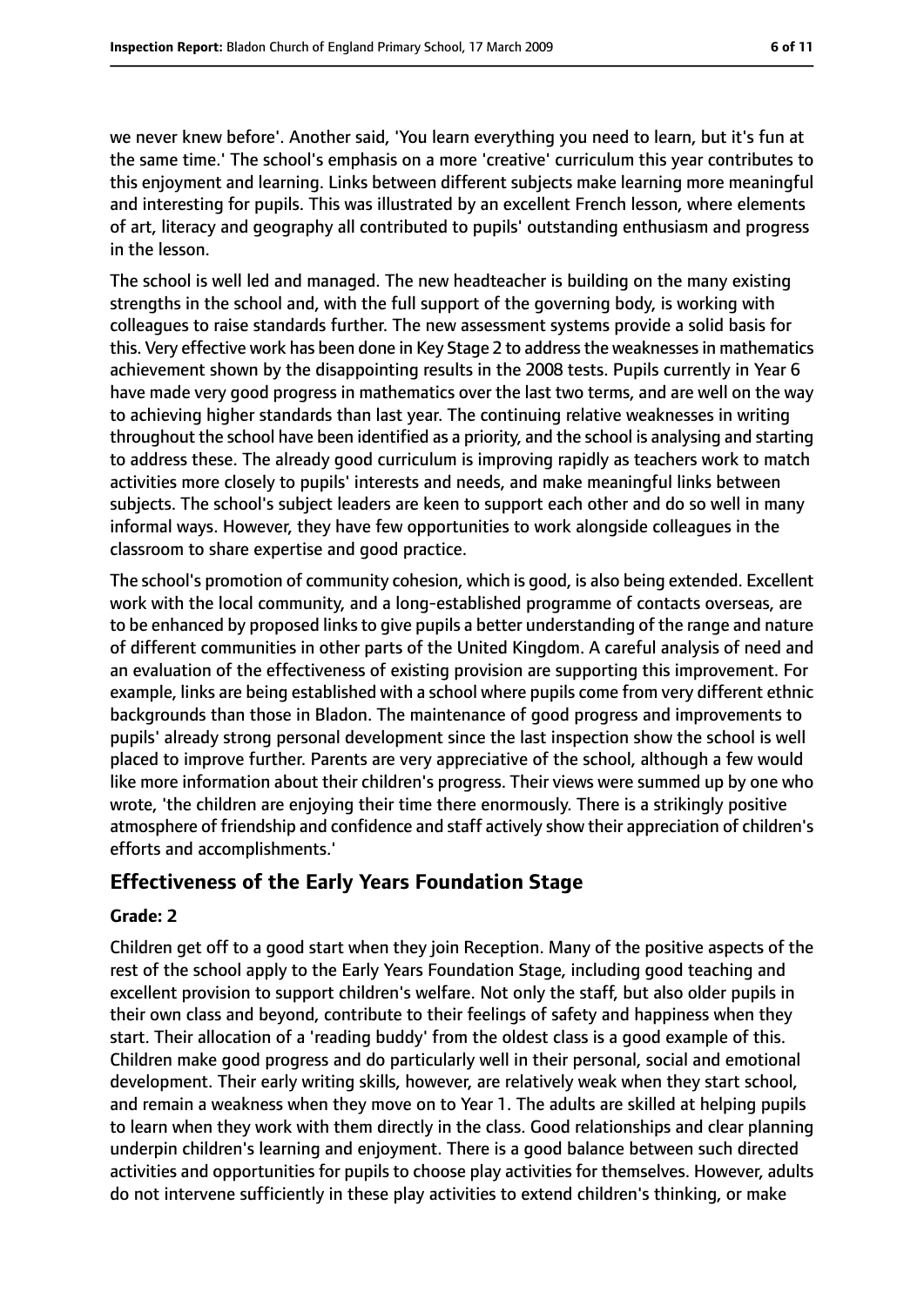enough use of the assessment opportunities they present. Assessments of children's progress in adult-directed activities are good, and used well to plan further work. Children thoroughly enjoy playing in the new outside area, but activities there are not consistently planned to link with other work. The lack of any covered section outside severely restricts its use during bad weather.

### **What the school should do to improve further**

- Raise achievement in writing throughout the school.
- Improve the curriculum for Reception children, particularly by more carefully structuring play activities to support their learning.
- Extend the role of subject leaders, particularly by providing more opportunities for them to work alongside colleagues in the classroom.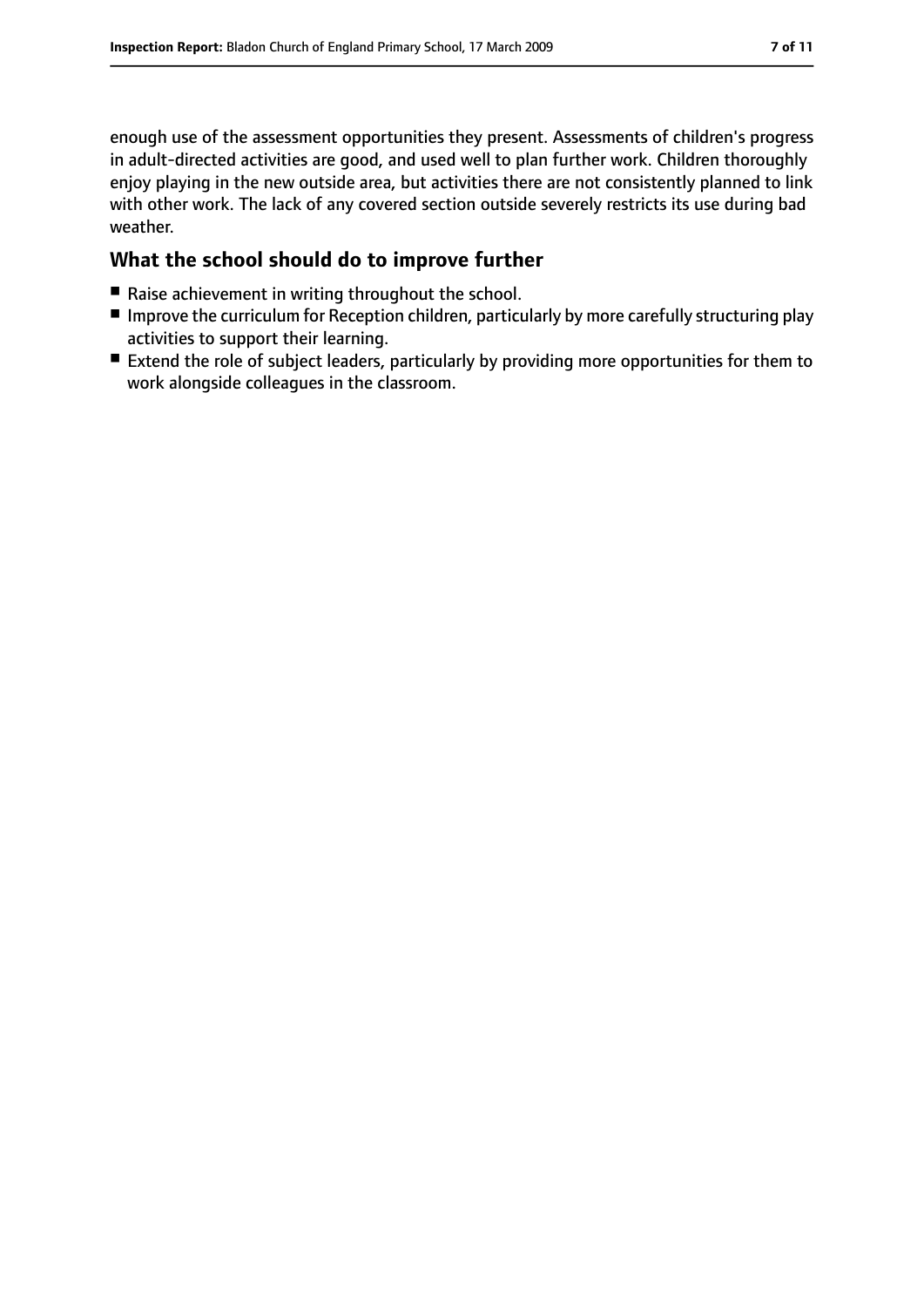**Any complaints about the inspection or the report should be made following the procedures set out in the guidance 'Complaints about school inspection', which is available from Ofsted's website: www.ofsted.gov.uk.**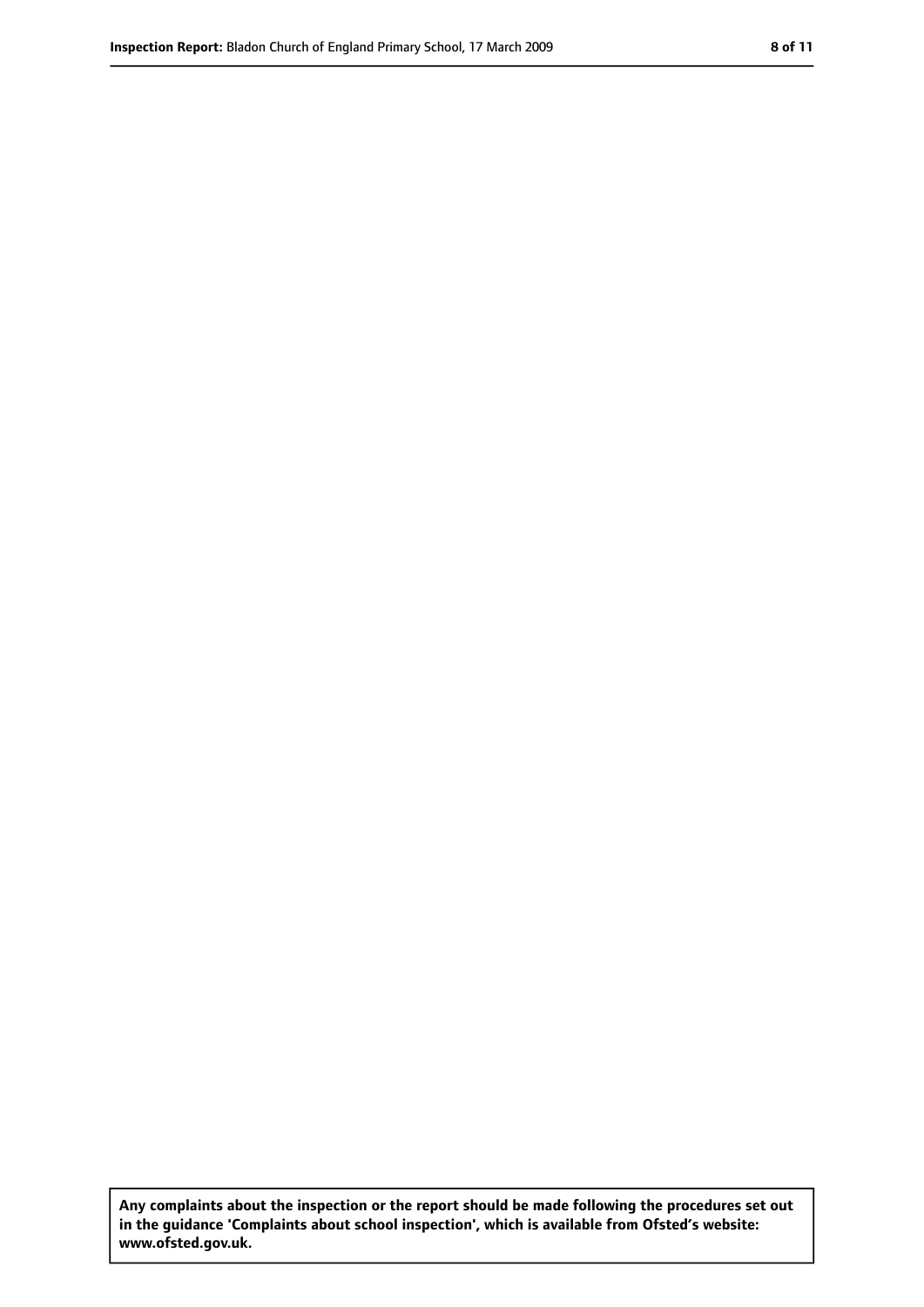# **Inspection judgements**

| Key to judgements: grade 1 is outstanding, grade 2 good, grade 3 satisfactory, and | School  |
|------------------------------------------------------------------------------------|---------|
| arade 4 inadequate                                                                 | Overall |

### **Overall effectiveness**

| How effective, efficient and inclusive is the provision of<br>education, integrated care and any extended services in meeting the<br>needs of learners? |     |
|---------------------------------------------------------------------------------------------------------------------------------------------------------|-----|
| Effective steps have been taken to promote improvement since the last<br>inspection                                                                     | Yes |
| How well does the school work in partnership with others to promote learners'<br>well being?                                                            |     |
| The capacity to make any necessary improvements                                                                                                         |     |

### **Effectiveness of the Early Years Foundation Stage**

| How effective is the provision in meeting the needs of children in the<br><b>EYFS?</b>       |  |
|----------------------------------------------------------------------------------------------|--|
| How well do children in the EYFS achieve?                                                    |  |
| How good are the overall personal development and well-being of the children<br>in the EYFS? |  |
| How effectively are children in the EYFS helped to learn and develop?                        |  |
| How effectively is the welfare of children in the EYFS promoted?                             |  |
| How effectively is provision in the EYFS led and managed?                                    |  |

### **Achievement and standards**

| How well do learners achieve?                                                                               |  |
|-------------------------------------------------------------------------------------------------------------|--|
| The standards <sup>1</sup> reached by learners                                                              |  |
| How well learners make progress, taking account of any significant variations<br>between groups of learners |  |
| How well learners with learning difficulties and/or disabilities make progress                              |  |

<sup>&</sup>lt;sup>1</sup>Grade 1 - Exceptionally and consistently high; Grade 2 - Generally above average with none significantly below average; Grade 3 - Broadly average to below average; Grade 4 - Exceptionally low.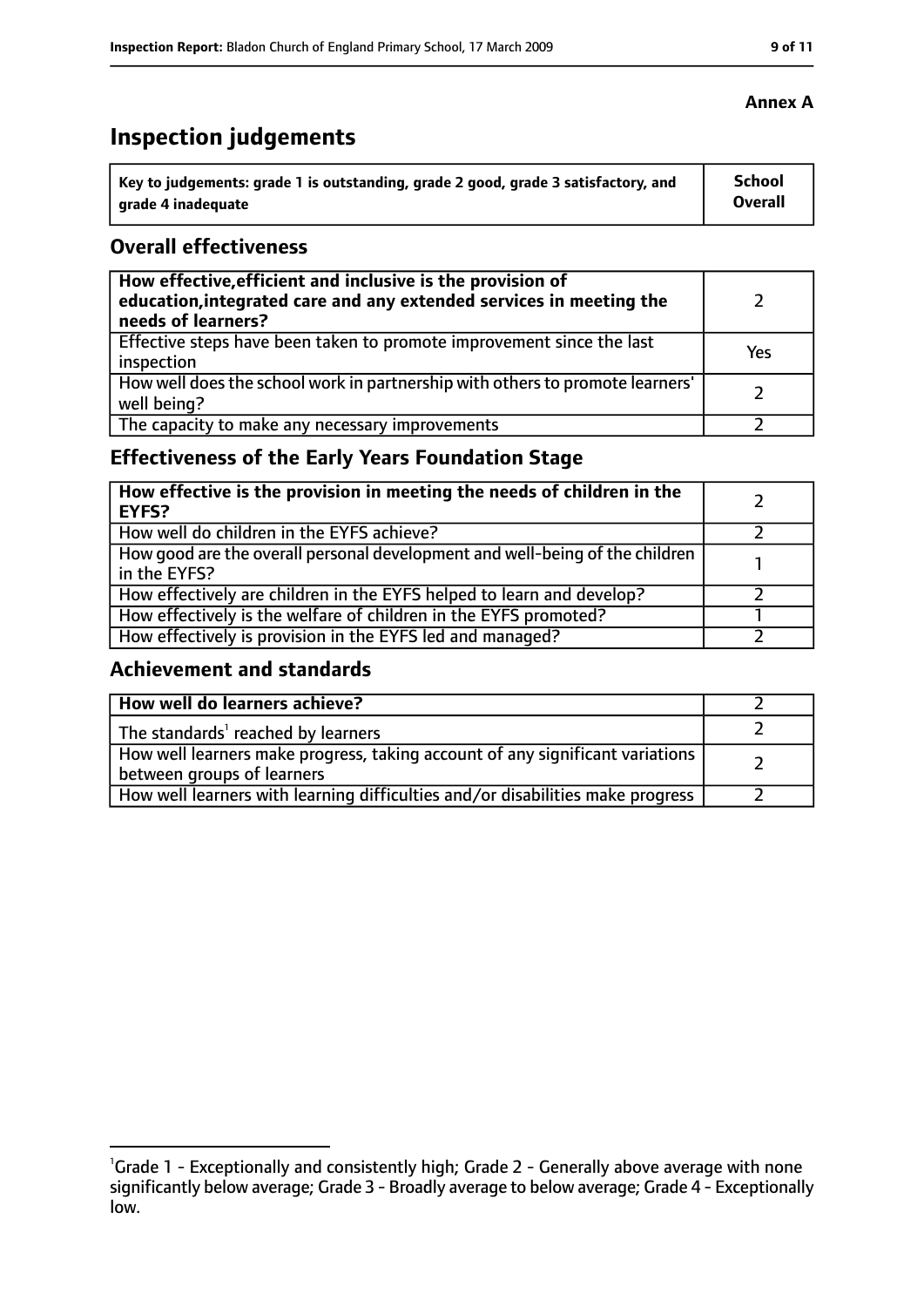### **Personal development and well-being**

| How good are the overall personal development and well-being of the<br>learners?                                 |  |
|------------------------------------------------------------------------------------------------------------------|--|
| The extent of learners' spiritual, moral, social and cultural development                                        |  |
| The extent to which learners adopt healthy lifestyles                                                            |  |
| The extent to which learners adopt safe practices                                                                |  |
| The extent to which learners enjoy their education                                                               |  |
| The attendance of learners                                                                                       |  |
| The behaviour of learners                                                                                        |  |
| The extent to which learners make a positive contribution to the community                                       |  |
| How well learners develop workplace and other skills that will contribute to<br>their future economic well-being |  |

# **The quality of provision**

| How effective are teaching and learning in meeting the full range of<br>learners' needs?              |  |
|-------------------------------------------------------------------------------------------------------|--|
| How well do the curriculum and other activities meet the range of needs and<br>interests of learners? |  |
| How well are learners cared for, quided and supported?                                                |  |

### **Leadership and management**

| How effective are leadership and management in raising achievement<br>and supporting all learners?                                              |           |
|-------------------------------------------------------------------------------------------------------------------------------------------------|-----------|
| How effectively leaders and managers at all levels set clear direction leading<br>to improvement and promote high quality of care and education |           |
| How effectively leaders and managers use challenging targets to raise standards                                                                 | フ         |
| The effectiveness of the school's self-evaluation                                                                                               |           |
| How well equality of opportunity is promoted and discrimination eliminated                                                                      |           |
| How well does the school contribute to community cohesion?                                                                                      |           |
| How effectively and efficiently resources, including staff, are deployed to<br>achieve value for money                                          |           |
| The extent to which governors and other supervisory boards discharge their<br>responsibilities                                                  |           |
| Do procedures for safequarding learners meet current government<br>requirements?                                                                | Yes       |
| Does this school require special measures?                                                                                                      | <b>No</b> |
| Does this school require a notice to improve?                                                                                                   | No        |